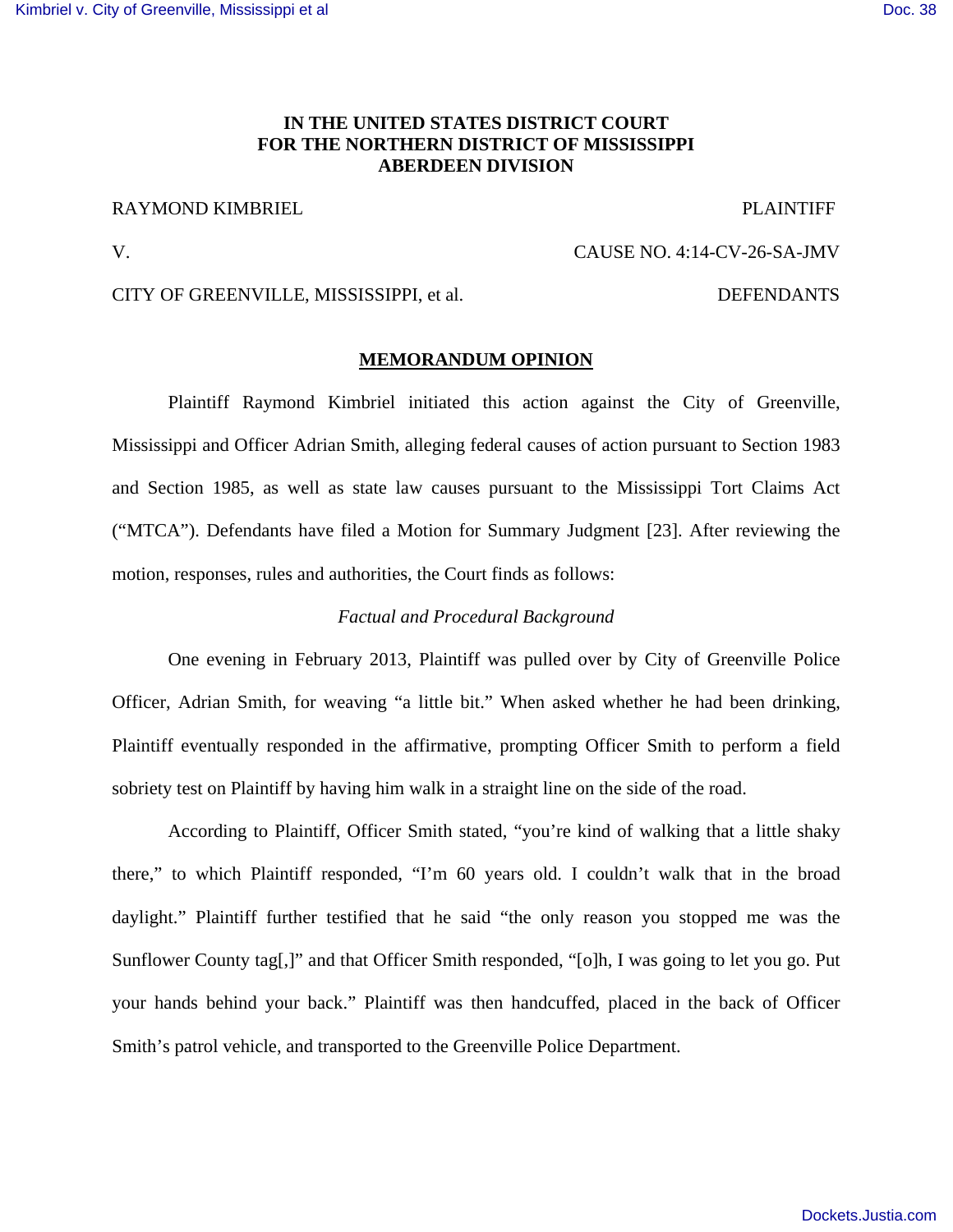Upon arrival at the Greenville Police Department, Plaintiff consented to a breathalyzer test, performed by Officer Lloyd Hoover, and twice recorded a blood alcohol content of .02, which is one fourth the legal limit for drivers in Mississippi. *See* MISS. CODE ANN. § 63-11- 30(a). Nonetheless, Officer Smith insisted that Plaintiff should be charged with Driving Under the Influence ("DUI"). Smith then transported Plaintiff to the Washington County Jail where he was booked on the DUI charge, as well as a charge of Careless Driving. Plaintiff was released on bond the next morning. Over two months later, Plaintiff appeared in Greenville Municipal Court where the DUI charge against him was dismissed in exchange for Plaintiff pleading guilty to the Careless Driving charge. Plaintiff does not contest the legitimacy of the Careless Driving conviction.

 Plaintiff subsequently initiated this suit, alleging federal causes of action under the Fourth Amendment of false arrest and false imprisonment pursuant to 42 U.S.C. Section 1983, as well as conspiracy to violate his Fourth Amendment rights pursuant to 42 U.S.C. Section 1985. Plaintiff has conceded the Section 1985 claim, and it is accordingly dismissed. Plaintiff also alleges Mississippi state law claims of malicious prosecution, assault, battery, false imprisonment, defamation, intentional infliction of emotional distress, negligent hiring, negligent supervision, and negligent training.

### *Summary Judgment Standard*

Summary judgment is warranted under Rule 56(a) of the Federal Rules of Civil Procedure when the evidence reveals no genuine dispute regarding any material fact and the moving party is entitled to judgment as a matter of law. The rule "mandates the entry of summary judgment, after adequate time for discovery and upon motion, against a party who fails to make a showing sufficient to establish the existence of an element essential to that party's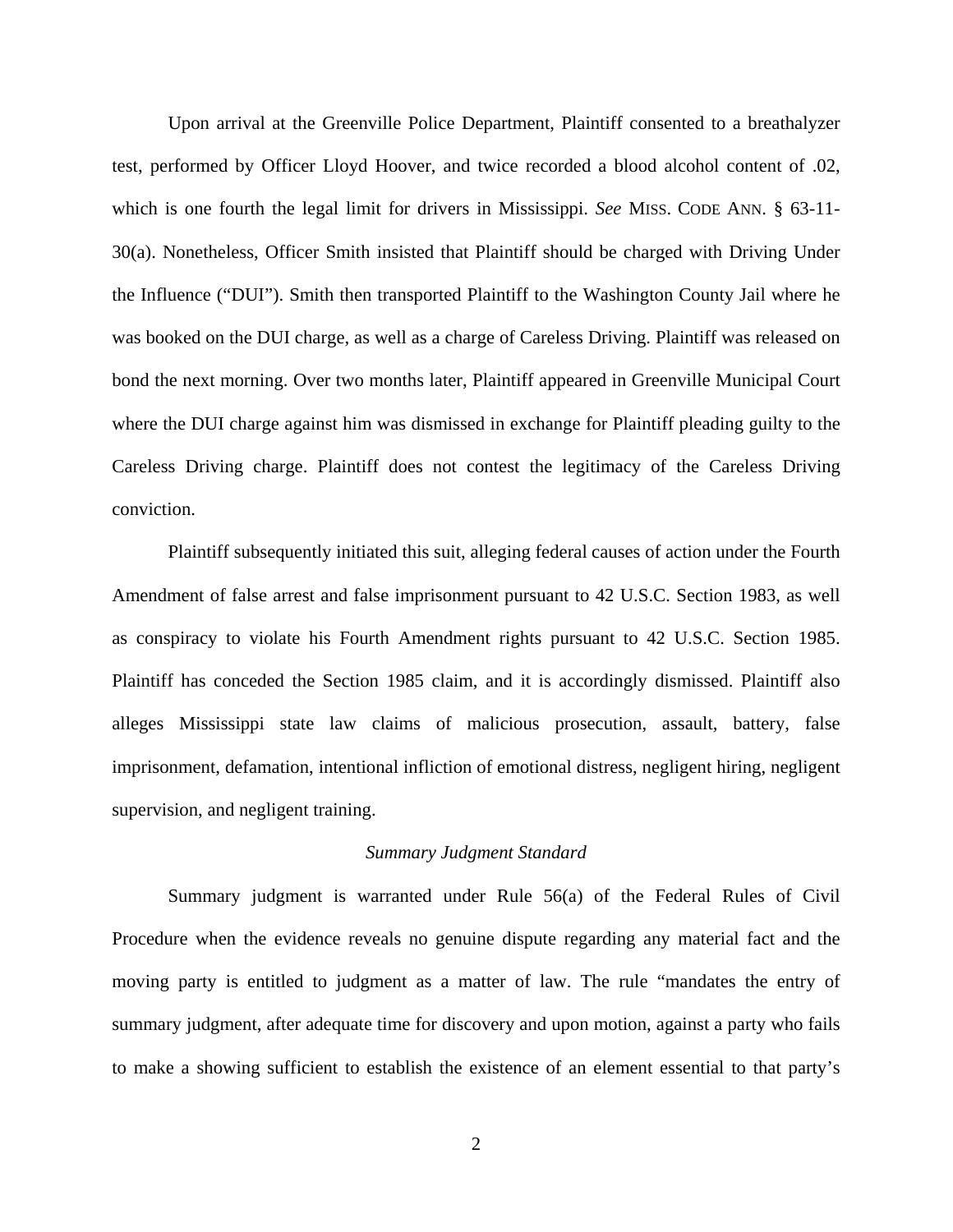case, and on which that party will bear the burden of proof at trial." *Celotex Corp. v. Catrett,* 477 U.S. 317, 322, 106 S. Ct. 2548, 91 L. Ed. 2d 265 (1986).

The party moving for summary judgment "bears the initial responsibility of informing the district court of the basis for its motion, and identifying those portions of [the record] which it believes demonstrate the absence of a genuine issue of material fact." *Id.* at 323, 106 S. Ct. 2548. The nonmoving party must then "go beyond the pleadings" and "set forth 'specific facts showing that there is a genuine issue for trial.'" *Id.* at 324, 106 S. Ct. 2548 (citation omitted). In reviewing the evidence, factual controversies are to be resolved in favor of the nonmovant, "but only when . . . both parties have submitted evidence of contradictory facts." *Little v. Liquid Air Corp.*, 37 F.3d 1069, 1075 (5th Cir. 1994) (en banc). Importantly, conclusory allegations, speculation, unsubstantiated assertions, and legalistic arguments have never constituted an adequate substitute for specific facts showing a genuine issue for trial. *TIG Ins. Co. v. Sedgwick James of Wash.*, 276 F.3d 754, 759 (5th Cir. 2002); *SEC v. Recile*, 10 F.3d 1093, 1097 (5th Cir. 1997); *Little*, 37 F.3d at 1075.

## *Discussion and Analysis*

#### Section 1983

 As a condition to recovery on his Section 1983 claims of false arrest and false imprisonment against Officer Smith and the City of Greenville, Plaintiff must demonstrate that his arrest and detention were made without probable cause in violation of the Fourth Amendment to the Constitution. *Brown v. Lyford*, 243 F.3d 185, 189 (5th Cir. 2001); *see also Simon v. Dixon*, 141 F. App'x 305, 306 (5th Cir. 2005). Probable cause exists "when the totality of the facts and circumstances within [an official's] knowledge at the moment of arrest are sufficient for a reasonable person to conclude that the suspect had committed or was committing an offense."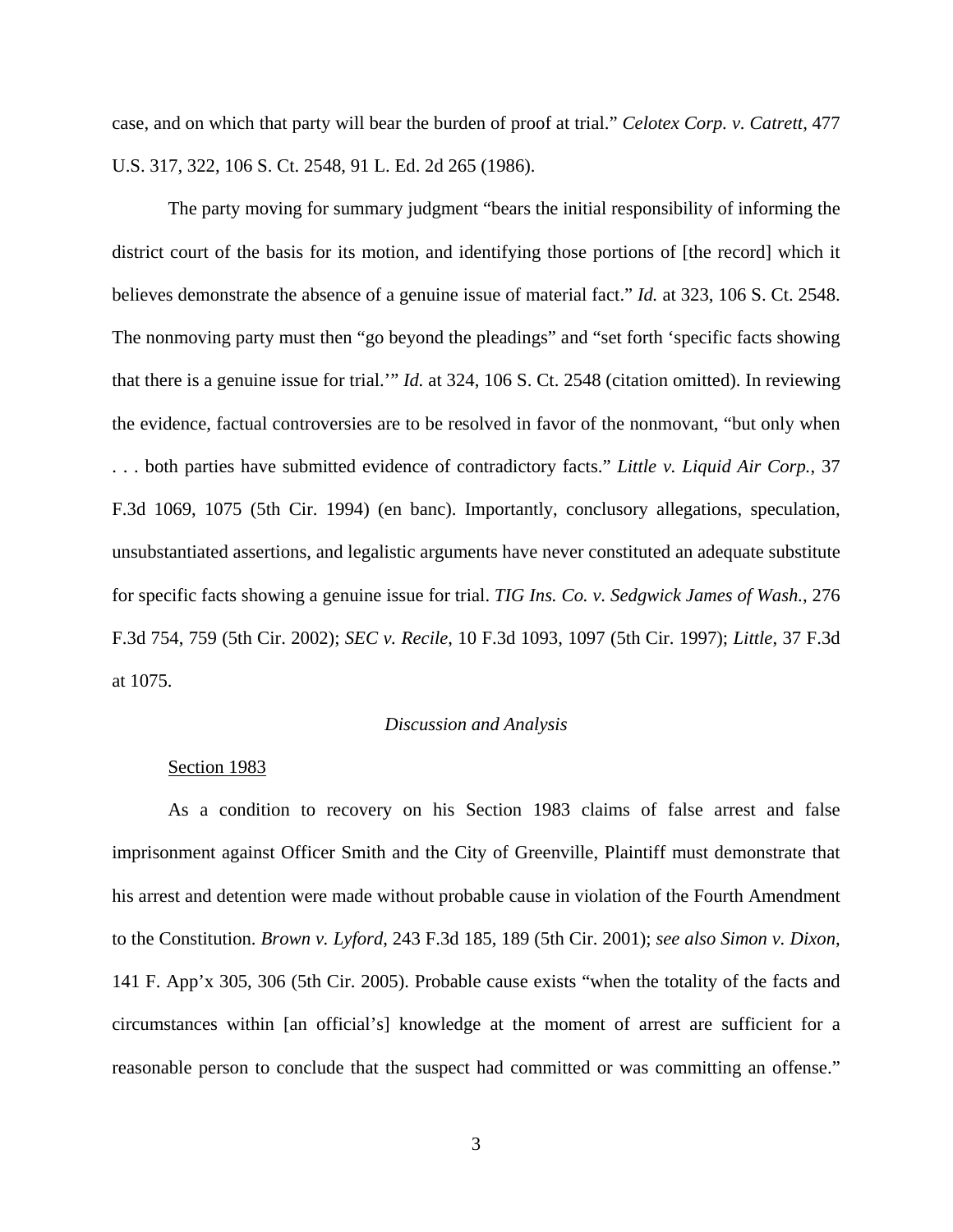*Haggerty v. Tex. S. Univ.*, 391 F.3d 653, 655 (5th Cir. 2004) (quoting *Glenn v. City of Tyler*, 242 F.3d 307, 313 (5th Cir. 2001)).

 As stated above, Plaintiff was arrested for and charged with both Careless Driving and DUI. Defendants argue that as long as Officer Smith possessed reasonable grounds to arrest Plaintiff for Careless Driving, then Plaintiff's false arrest and false imprisonment claims must fail even if Officer Smith did not have reasonable grounds to arrest Plaintiff for DUI. In accord with Defendant's position, the Fifth Circuit has held that probable cause to make an arrest for even one of the charges at issue provides probable cause for the entire arrest. *Cormier v. Lafayette City-Parish Consol. Gov't*, 493 F. App'x 578, 583-84 (5th Cir. 2012) (quoting *Wells v. Bonner*, 45 F.3d 90, 94-96 (5th Cir. 1995)).

 Plaintiff counters that, on the facts of this case, he was not actually arrested for Careless Driving. He highlights the fact that he was only placed under arrest after Officer Smith performed the field sobriety test. Moreover, Plaintiff contends that Officer Smith's testimony, in which she admits that she has never arrested anyone simply for Careless Driving, supports his allegation. The United States Supreme Court has explained, however, that an officer's "subjective reason for making the arrest need not be the criminal offense as to which the known facts provide probable cause." *Devenpeck v. Alford*, 543 U.S. 146, 153, 125 S. Ct. 588, 160 L. Ed. 2d 537 (2004). Rather, "the fact that the officer does not have the state of mind which is hypothecated by the reasons which provide the legal justification for the officer's action does not invalidate the action taken as long as the circumstances, viewed objectively, justify that action." Id., 125 S. Ct. 588 (quoting *Whren v. United States*, 517 U.S. 806, 812-13, 116 S. Ct. 1769, 135 L. Ed. 2d 89 (1996)). Thus here, even if Officer Smith did not, subjectively, choose to arrest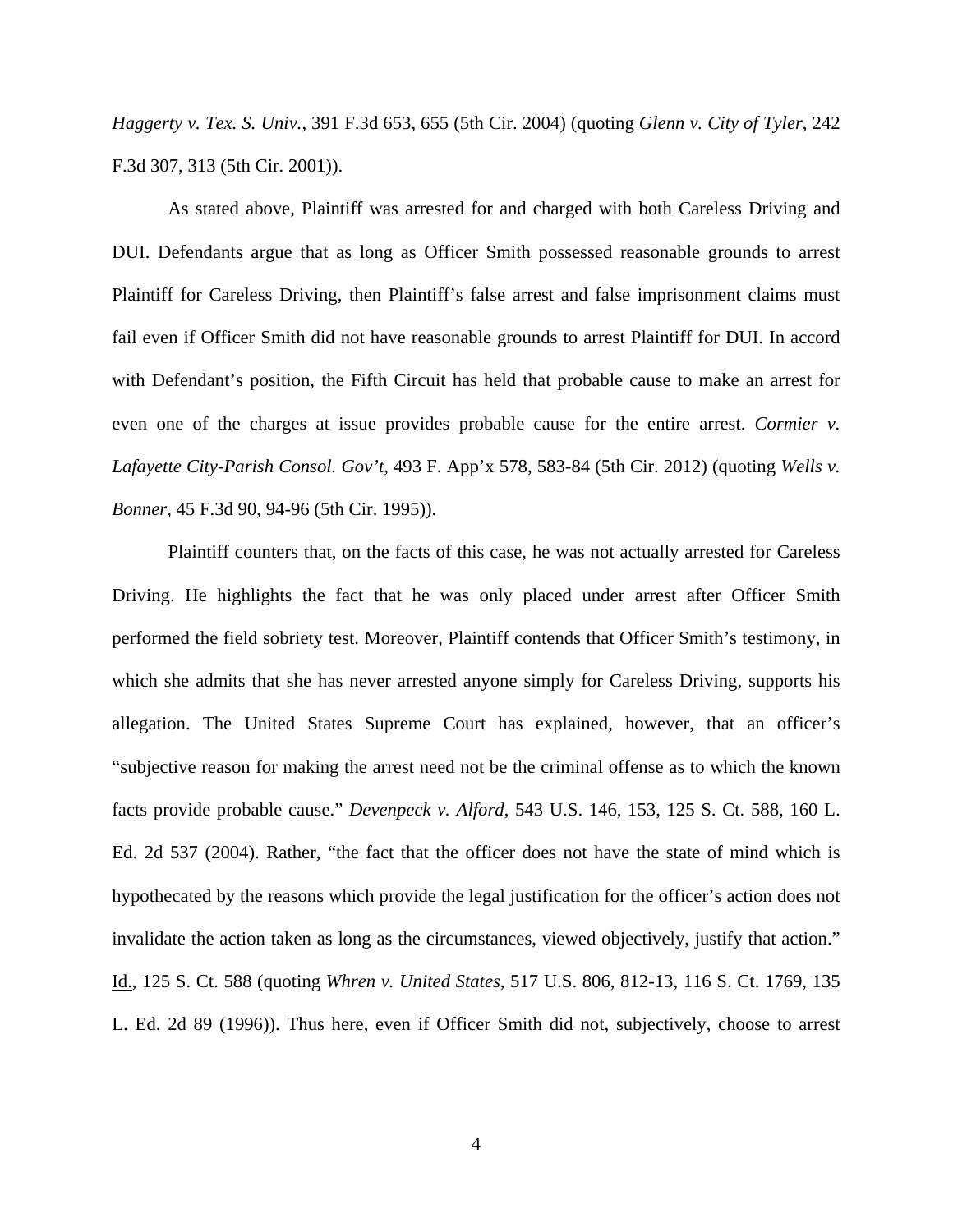Plaintiff on the Careless Driving charge, a finding of probable cause as to that charge is nonetheless sufficient to render Plaintiff's arrest lawful. *See id.*, 125 S. Ct. 588.

 Plaintiff does not argue that Officer Smith lacked reasonable grounds to believe he committed the crime of Careless Driving. Indeed, such an argument would be foreclosed by the doctrine enunciated in *Heck v. Humphrey*, 512 U.S. 477, 486, 114 S. Ct. 2364, 129 L. Ed. 2d 383 (1994), under which a plaintiff is generally precluded from maintaining a cause of action under Section 1983 that would call into question the lawfulness of a criminal conviction. *See Wells*, 45 F.3d at 95. Moreover, it is undisputed that Officer Smith witnessed Plaintiff's car weaving, and Plaintiff was convicted on the Careless Driving charge. Thus, the Court finds that Plaintiff has failed to demonstrate Officer Smith lacked probable cause to effect his arrest, such that Plaintiff's claims of false arrest and false imprisonment must be dismissed.

## MTCA

 The Court, having dismissed the federal claims, is left only with claims arising under the MTCA and involving non-diverse parties. Pursuant to 28 U.S.C. Section 1367(c), the Court is afforded discretion to decline supplemental jurisdiction over such state law claims that do not impart the Court with original jurisdiction. The Fifth Circuit has set forth a series of statutory and common law factors to apply when deciding whether to exercise supplemental jurisdiction. *Enochs v. Lampasas Cnty.*, 641 F.3d 155, 159 (5th Cir. 2011).

The Court first considers the statutory factors, which are: "(1) whether the state claims raise novel or complex issues of state law; (2) whether the state claims substantially predominate over the federal claims; (3) whether the federal claims have been dismissed; and (4) whether there are exceptional circumstances or other compelling reasons for declining jurisdiction." *Id.* (citing 28 U.S.C. § 1367(c)). Here, the Court is presented with difficult state law issues under the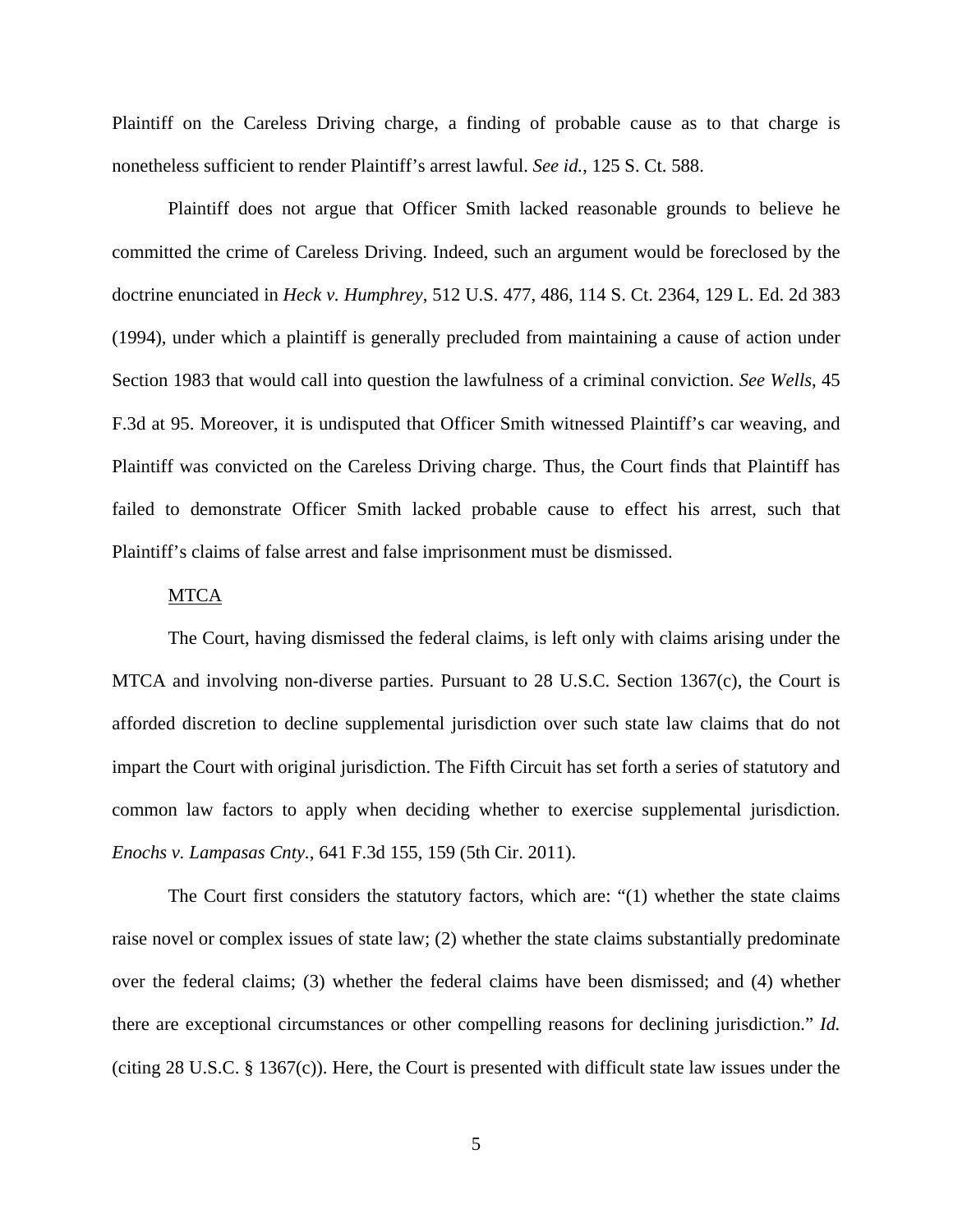MTCA, such as whether Officer Smith's conduct occurred within the course and scope of her employment, *see* MISS. CODE ANN. § 11-46-7(2), whether she exercised "reckless disregard," *see* MISS. CODE ANN. § 11-46-9(c), and whether a jury could find in Plaintiff's favor on the merits of the several causes of action asserted. Thus, the first statutory factor militates against supplemental jurisdiction. The second and third factors also weigh against jurisdiction here because the federal claims have been dismissed, leaving the state claims to predominate. *Enochs*, 641 F.3d at 159 (finding that "state law claims predominate over the non-existent federal claims"). As to the fourth factor, the Court finds no exceptional circumstances or other compelling reasons for declining jurisdiction.

The Court additionally considers the four common law factors: "judicial economy, convenience, fairness, and comity." *Id.* (citing *Carnegie-Mellon Univ. v. Cohill*, 484 U.S. 343, 350, 108 S. Ct. 614, 98 L. Ed. 720 (1988)). As to the judicial economy factor, the Fifth Circuit has held that district courts should not decline jurisdiction if a "significant amount of judicial resources" have already been expended. *Brookshire Bros. Holding, Inc. v. Dayco Products, Inc.*, 554 F.3d 595, 602, 603 (5th Cir. 2009). The Court finds that significant judicial resources have not been expended here. The only motions filed in the case are the pending motion for summary judgment and motions for extension of deadlines. Additionally, the parties can easily reuse their existing work product if the state law claims are filed in state court. *See Guzzino v. Felterman*, 191 F.3d 588, 594-95 (5th Cir. 1999) (affirming the decision to decline jurisdiction when the "trial court noted the work performed in federal court would still be available in state court"). As for convenience, according to the complaint, the relevant events took place in Greenville, Mississippi, Defendants can be located in Greenville, and Plaintiff resides in Indianola, Mississippi. Both Greenville and Indianola are more than 140 miles from the courthouse in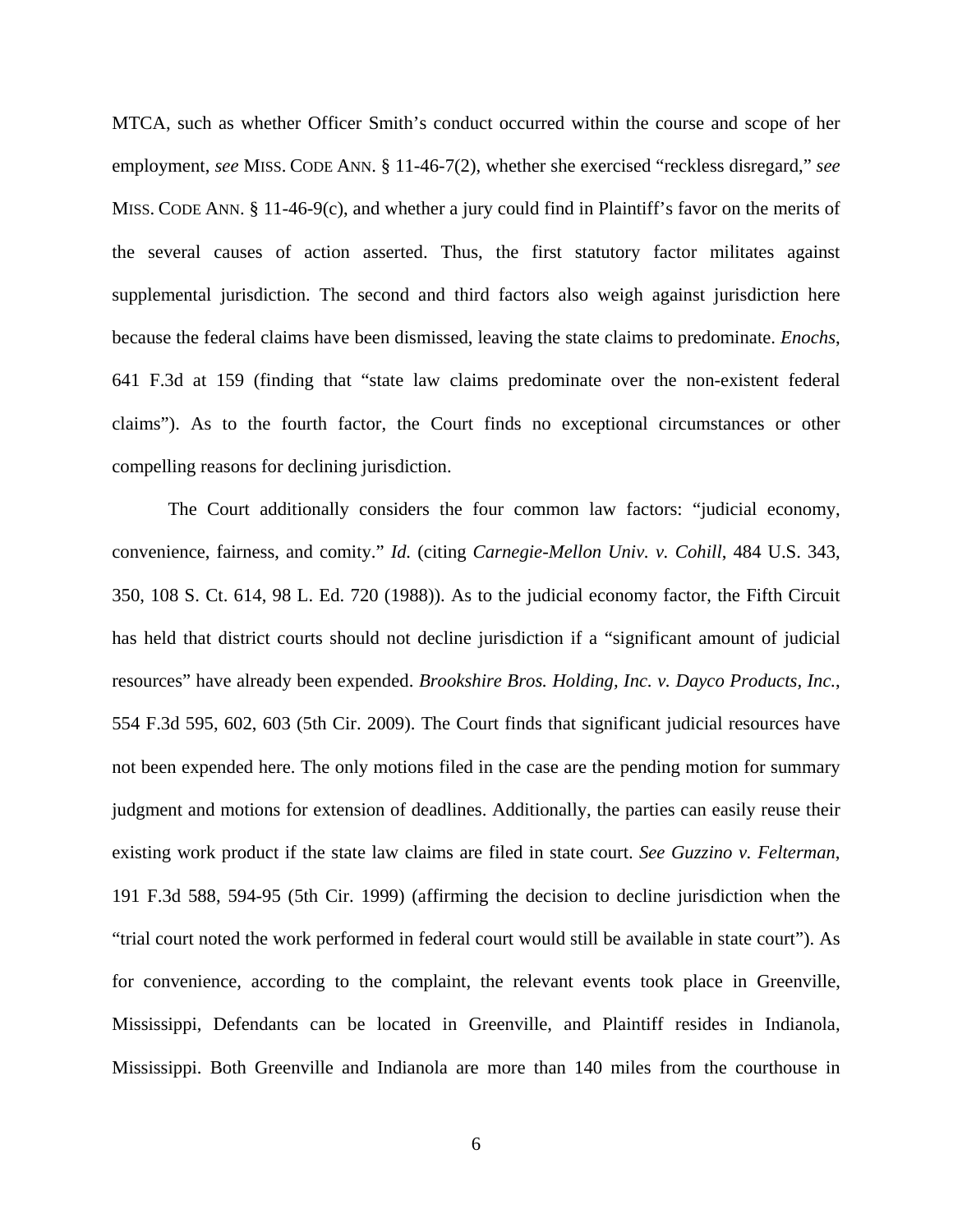Aberdeen, Mississippi, where this suit is currently set for trial. There are state court venues much closer to Greenville and Indianola that, if selected, could provide for a more convenient venue. *See Enochs*, 641 F.3d at 160 (finding it "more convenient" for the case to be heard in a Texas county's state court "where all of the parties, witnesses, and evidence were located.") As to the third common law factor, the Fifth Circuit has held it to be "fair" for state claims to be resolved in state court, as would be the case here if the claims are dismissed and subsequently refiled. *Id.* And finally, because only state law disputes remain, the "important interests of federalism and comity" also favor remand, *Parker & Parsley Petroleum Co. v. Dresser Indus.*, 972 F.2d 580, 588 (5th Cir. 1992), especially given that defendants are a state political subdivision and its official. *See Pennhurst State School & Hosp. v. Halderman*, 465 U.S. 89, 106, 104 S. Ct. 900, 79 L. Ed. 2d 67 (1984) (In the Eleventh Amendment context, stating that "it is difficult to think of a greater intrusion on state sovereignty than when a federal court instructs state officials on how to conform their conduct to state law."). Thus, the Court finds that the common law factors, like the statutory factors, overwhelmingly disfavor the exercise of supplemental jurisdiction in this case.

In accordance with these factors, the Fifth Circuit has explained that when, as here, the federal claims are dismissed, leaving only a state law dispute between non-diverse parties, the Court generally *should* decline jurisdiction. *Enochs*, 641 F.3d at 161; *James v. Gonzalez*, 348 F. App'x 957, 960 (5th Cir. 2009) (collecting cases); *see also United Mine Workers of Am. v. Gibbs*, 383 U.S. 715, 726, 86 S. Ct. 1130, 16 L. Ed. 2d 218 (1966) (explaining that "if the federal claims are dismissed before trial, even though not insubstantial in a jurisdictional sense, the state claims should be dismissed as well"). For these reasons, the Court exercises its discretion under Section 1367(c) and declines supplemental jurisdiction over the remaining state law claims.